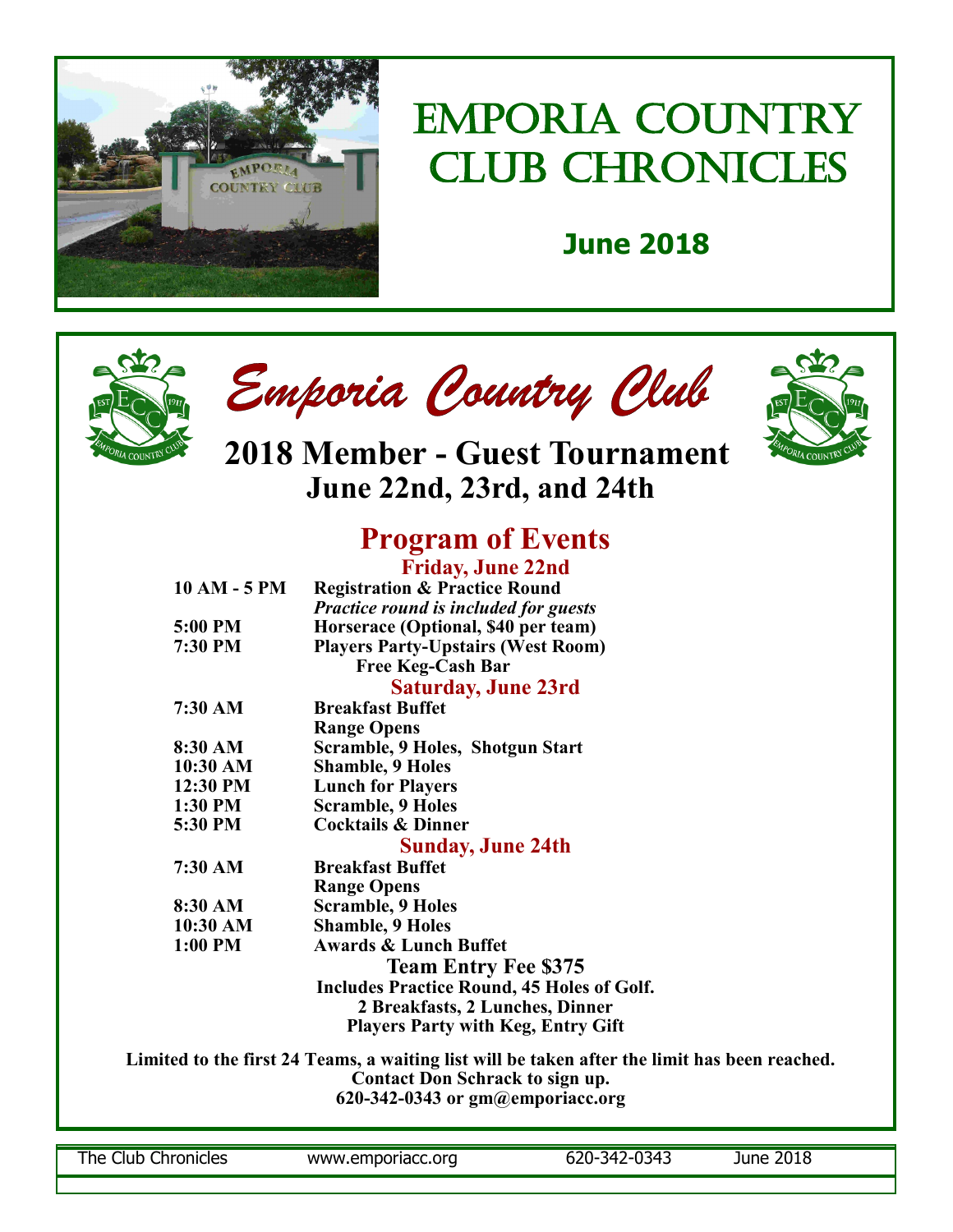

**OFFICERS President** Clark Allemang II

**Vice President** Erren Harter

**Secretary/Treasurer** Jon Pool

### **DIRECTORS**

 Nancy Thomas Jamie Sauder Theresa Davidson Jelinda Watts James Shepherd

### **STAFF**

**General Manager** Don Schrack gm@emporiacc.org Cell 641-990-2599

**Superintendent** Chris Herrig

**Chef/Manager** Stan Lerner

#### **Office Manager** Sara Bashaw office@emporiacc.org 620-342-0343

**CONTACT US Clubhouse** 620-342-0343

**www.emporiacc.org**

### **GO GREEN**



## June Hours of Operation

### **KITCHEN HOURS OF OPERATION**

Monday 11:00AM TO 4PM Tuesday through Friday Lunch from 11:00 am to 2:00 pm Dinner from  $5:00$  pm to  $8:30$  pm Saturday and Sunday Lunch from 11:00am to 4:00 pm

### **CLUBHOUSE AND BAR HOURS OF OPERATION**

Monday 11AM TO DUSK Tuesday and Wednesday 9:00 am till closing subject to business Thursday through Sunday 8:00 am till closing subject to business Last Call if required will be given at 11:45pm and the Bar will close at 12 Midnight

### **CART SHED HOURS**

DAILY 7:00AM TO 9:00PM Shed may close at dusk if no one is on the Course

### **GOLF COURSE OPENS AT 8:00AM AND CLOSES AT DUSK**

subject to change, based upon frost, heavy dew or weather conditions or maintenance on the course

### **2018 Renovation Membership Incentive The 2018 membership drive has been extended to June 30, 2018**

### **New Member Incentives**

No dues for the month of application No Facility Improvement Charge during the month of application No upfront initiation fee with a minimum of a 12-month membership commitment

Initiation fee will be waived at the end of the 12-months No monthly Food and Beverage Minimum

You will pay a \$50 Facility Improvement Charge plus tax monthly Full Access to all facilities for the membership category you select The month following approval by the Board you will pay dues and Facility Improvement Charge for the membership category you have selected, plus sales tax.

### **With a 12-month commitment** you get a \$50.00 dues credit per month for 6 months.

In the event you terminate prior to the end of the 12-months you will be required to pay the Club the \$300.00 dues credit.

**With a 24-month commitment** you get a \$50.00 dues credit per month for 12 months.

In the event you terminate prior to the end of the 24-months you will be required to pay the Club the \$600.00 dues credit.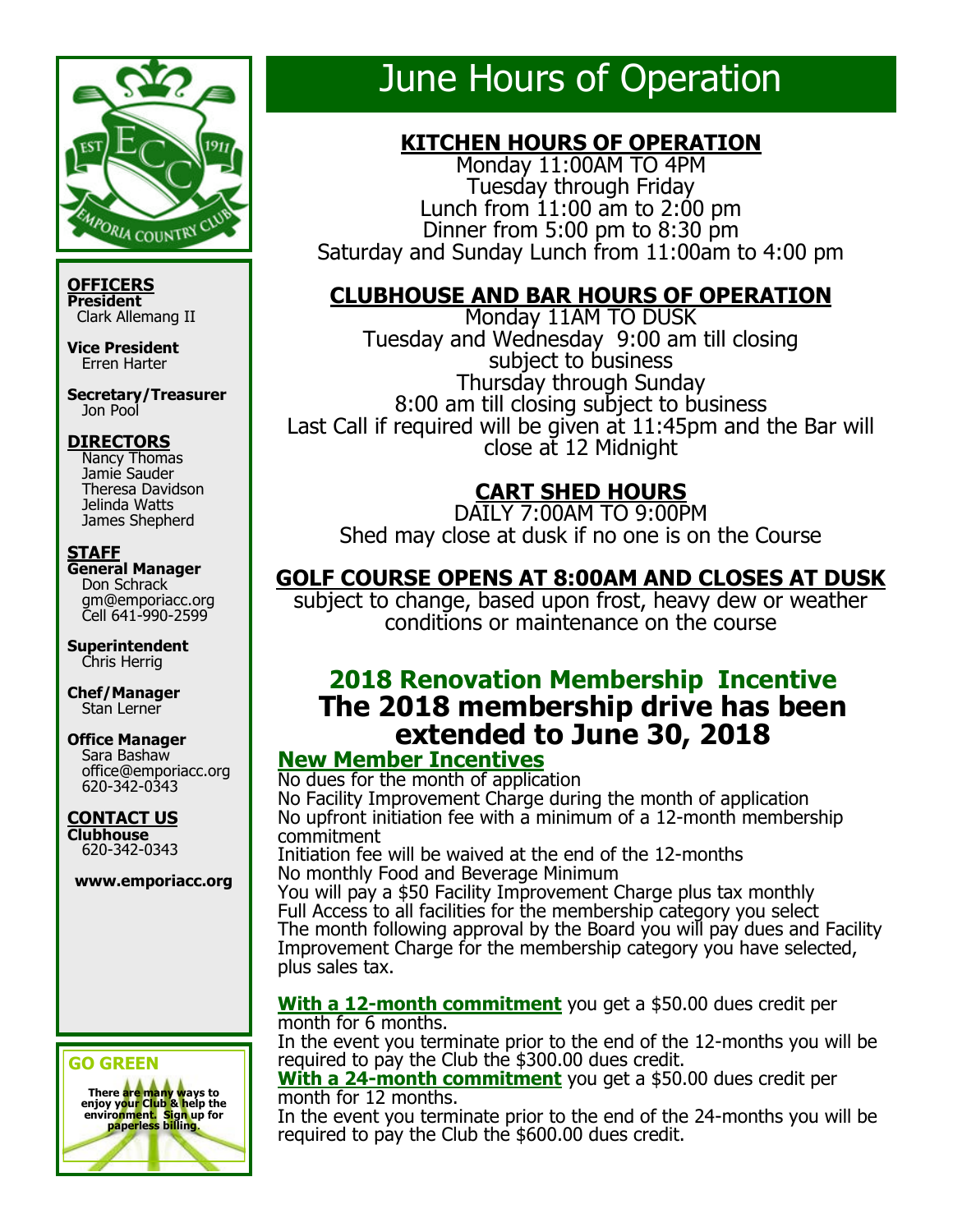### **EMPORIA JUNIOR GOLF DEVELOPMENT LEAGUE Sponsored by Emporia Municipal Golf Course and Emporia Country Club**





**Instructor** Marcus Erkel PGA Golf Professional

This league will be for the development of golfers seeking to learn golf and compete in golf events. The league will consist of an 8 week schedule and will meet twice a week. Meetings will vary between practice days and play days. Students will learn etiquette, scoring, swing fundamentals, tournament preparation, and more. Practices and play will focus on learning in a fun setting. Girls and Boys 6 years to 14 years of age regardless of ability are eligible to sign up.

### **League Schedule:**

The League will meet on Tuesdays at Emporia Country Club and on Thursdays at Emporia Golf Course

Session 1- 8:00-9:15 (experienced/tournament preparation)

Session 2- 9:15-10:30 (intermediate)

Session 3- 10:30-11:45 (intermediate)

Session 4- 11:45-1:00 (beginner)

Sessions will be required to have 6 participants with a maximum of 12. If you want to have players register for the same session please indicate on the form. Sessions will fill from session 1 to session 4 if needed.

**Registration will be on Monday, June 4, 2018 at 5:00pm at Emporia Country Club**. Parents are asked to attend to assist with the registration. A short program will follow at 5:15pm regarding teaching schedules, events and tournament schedules.

## **The League dates are as follows:**

Tuesday, June 5, 2018<br>
Tuesday, June 12, 2018<br>
Thursday, June 14, 2018<br>
Thursday, June 14, 2018 Tuesday, June 12, 2018<br>
Tuesday, June 19, 2018<br>
Tuesday, June 26, 2018<br>
Thursday, June 28, 2018<br>
Thursday, June 28, 2018 Tuesday, June 19, 2018 Thursday, June 21, 2018 Tuesday, June 26, 2018 Thursday, June 28, 2018 Tuesday, July 3, 2018 Thursday, July 5, 2018 Tuesday, July 10, 2018 Thursday, July 12, 2018 Tuesday, July 17, 2018<br>Tuesday, July 24, 2018

Thursday, July  $\overline{19}$ , 2018<br>Thursday, July 26, 2018



### **League Format:**

The League is an excellent format for the beginner as well as the more experienced junior golfer. Instructors get juniors started down the right path with proper swing fundamentals and etiquette of the game and work with them on their own swing needs.

Students are grouped according to age and skill levels to ensure hands-on instruction with a maximum of 10 students per session.

Practice day classes will cover putting, chipping, pitching, sand shots and full swing with irons and woods. Golf course etiquette and conduct on the golf course will also be emphasized throughout the entire program.

Students will have an opportunity to go on the course after their session to practice their new skills (parent volunteers for this portion appreciated).

### **League Cost**

16 League Days (8 weeks) \$125.00 per junior golfer Fee includes range balls, greens fees, and instruction lessons.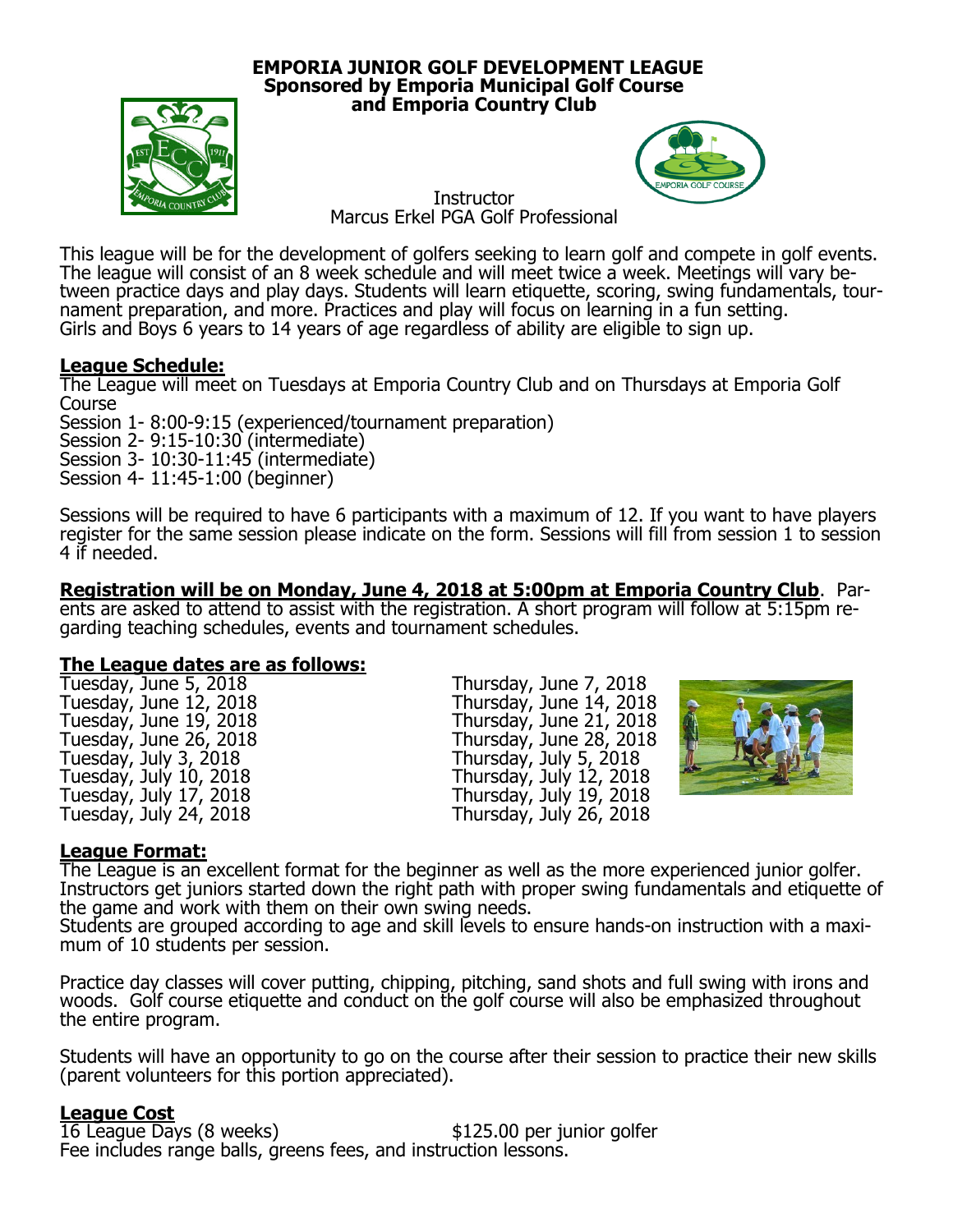## EVENTS AT EMPORIA COUNTRY CLUB

Be sure to attend **Men's Night** Wednesday, July 18th sponsored by



In addition to golf and special prizes, Modern Air will be providing a keg of Beer and Hamburger Buffet.

Please sign up by 4:00pm on Wednesday.

## Welcome New Members

The Club would like to welcome the following new members to Emporia Country Club:

Kiel Unruh

Nathan Linsey

Anthony Koehling & Andrea Anderson

Toby Wynn

Jesse & Diana Solis

Leslie Lloyd & Daryn Bontraeger

Jayson & Melissa Johnson

Scott Tajchman

Luke & Tara Schnakenberg

### **Discover the Advantages of Membership Refer a Friend to the Club!**

### **JUNE 2018**

### **Bridge at the Club Bridge Luncheon**

Friday, June 8, 2018 11:30 am East Bar **Bridge Luncheon**  Friday, June 22, 2018 11:30 am East Bar **Bridge Dinner** Sunday, June 10, 2018 5:30 pm East Bar



### **KID'S NIGHT OUT AT THE POOL**

## **Wednesday, June 6, 2018 5:30pm to 8:00pm**

Fun and Food

Joins at 5:30pm for great family time at the Pool.

Kids will enjoy All You Can Eat Hot Dog Buffet Hot Dogs, Chips and Lemonade \$5.00 inclusive

### **KID'S NIGHT OUT AT THE POOL**

## **Wednesday, June 20, 2018 5:30pm to 8:00pm**

Fun and Food

Joins at 5:30pm for great family time at the Pool.

> Kids will enjoy Pizza, Bread Sticks and Drink \$6.00 inclusive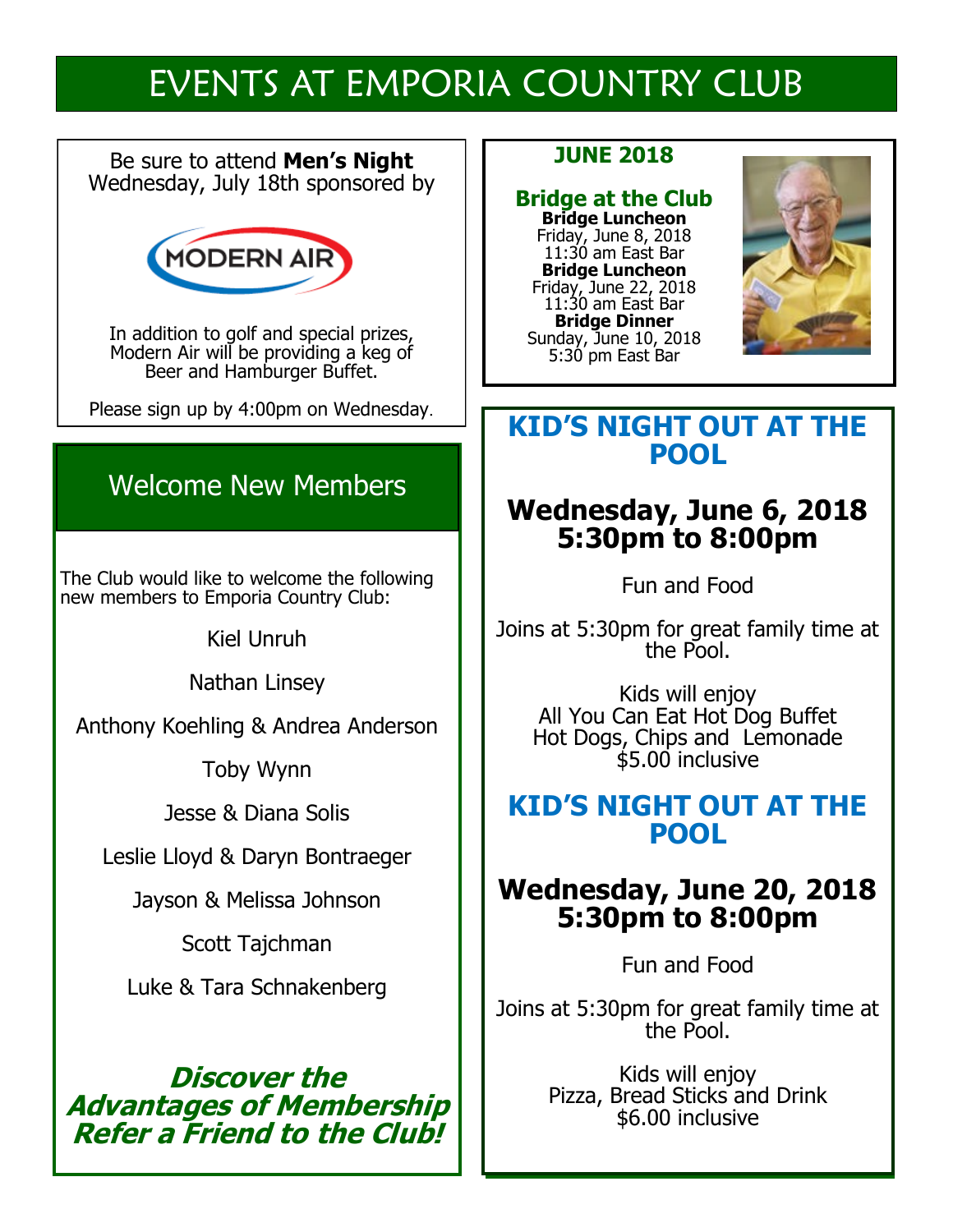### **June 2018 Birthday's**

| <b>Melanie Cates</b>    | 6/3  |
|-------------------------|------|
| Claudia Kretsinger      | 6/3  |
| Kurt Steinkuhler        | 6/3  |
| Peggy Suipran           | 6/3  |
| John Newland            | 6/3  |
| Melissa Johnson         | 6/5  |
| Tara Schnakenberg       | 6/5  |
| J. Hawes                | 6/6  |
| <b>Gary Sparks</b>      | 6/6  |
| Bobbi Sauder            | 6/7  |
| <b>Kim Simons</b>       | 6/7  |
| Carol Krueger           | 6/8  |
| Johnny Clark            | 6/9  |
| Sandy Helbert           | 6/9  |
| Rachel Duncan           | 6/9  |
| Kimberly Schmid         | 6/11 |
| Sarah Tidwell           | 6/11 |
| <b>Shane Shivley</b>    | 6/13 |
| Nathan Linsey           | 6/16 |
| Mark McAnarney          | 6/17 |
| John Patton             | 6/17 |
| Luke Schnakenberg       | 6/17 |
| Jane Symmonds           | 6/18 |
| Kristi DeBauge          | 6/19 |
| <b>William Henricks</b> | 6/19 |
| Gwen Longbine           | 6/20 |
| Jeff DeBauge            | 6/21 |
| Stephanie Sullivan      | 6/21 |
| <b>Terry Morgan</b>     | 6/26 |
| <b>Eric Porter</b>      | 6/26 |
| Mike Patton             | 6/28 |
| Lisa Scheve             | 6/29 |
|                         |      |

### **Sunday Bridge May2018 Results**

#### **Winners**

 1st: David Pool 2nd: Chuck Hanna 3rd: Dee Scott

### **Ladies Friday Bridge May 2018 Results**

**Winners Friday, May 25** 1st: Jane Reeble

 2nd: Joyce French 3rd: Sara Bradshaw Next Hostess Kay Neill Next Friday Bridge June 8th



### **PRIVATE SWIM LESSONS**

Private lessons are offered by the Club's lifeguards and are given at times that do not interfere with regular member and guest swimming. Swim lessons should be done before or after regular hours of operations, so as not to interfere with normal swimming activities. However, the guards will accommodate your time requests as best we can.

The Club asks that you pay the guards directly for the swim lessons. If you would prefer to charge the lessons to your club account please contact the General Manager.

### **2018 Private Swim Lesson Fees**

| 30 Minute Lesson        | \$15.00 |  |  |
|-------------------------|---------|--|--|
| $4 - 30$ Minute Lessons | \$50.00 |  |  |

### **June 2018 Anniversaries Celebrate your anniversary**

Mark & Amy McAnarney Duane & Jerilynn Henrikson Jack & Mary Melhorn Bill & Janice Schulte Don & Robbie Hill Gould & Nancy Garcia James & Jacqueline Glenn Chuck & Margi Grimwood Jeff & Kristi DeBauge Larry & Gae Williams Bill & Gay Barnes Carl & Terry Morgan John & Jill Newland Jon & Nancy Pool Gerald & Sharman Murphy Michael & Joyce Reynolds Steve & Bobbi Sauder Jayson and Melissa Johnson Gary and Bobbie Sparks Brian and Jennifer Denton Tell and Jessica Kirk Matt and Lindsey Seimears Eddie and Nancy Gilpin Garin and Heather Higgins

|nniversariy